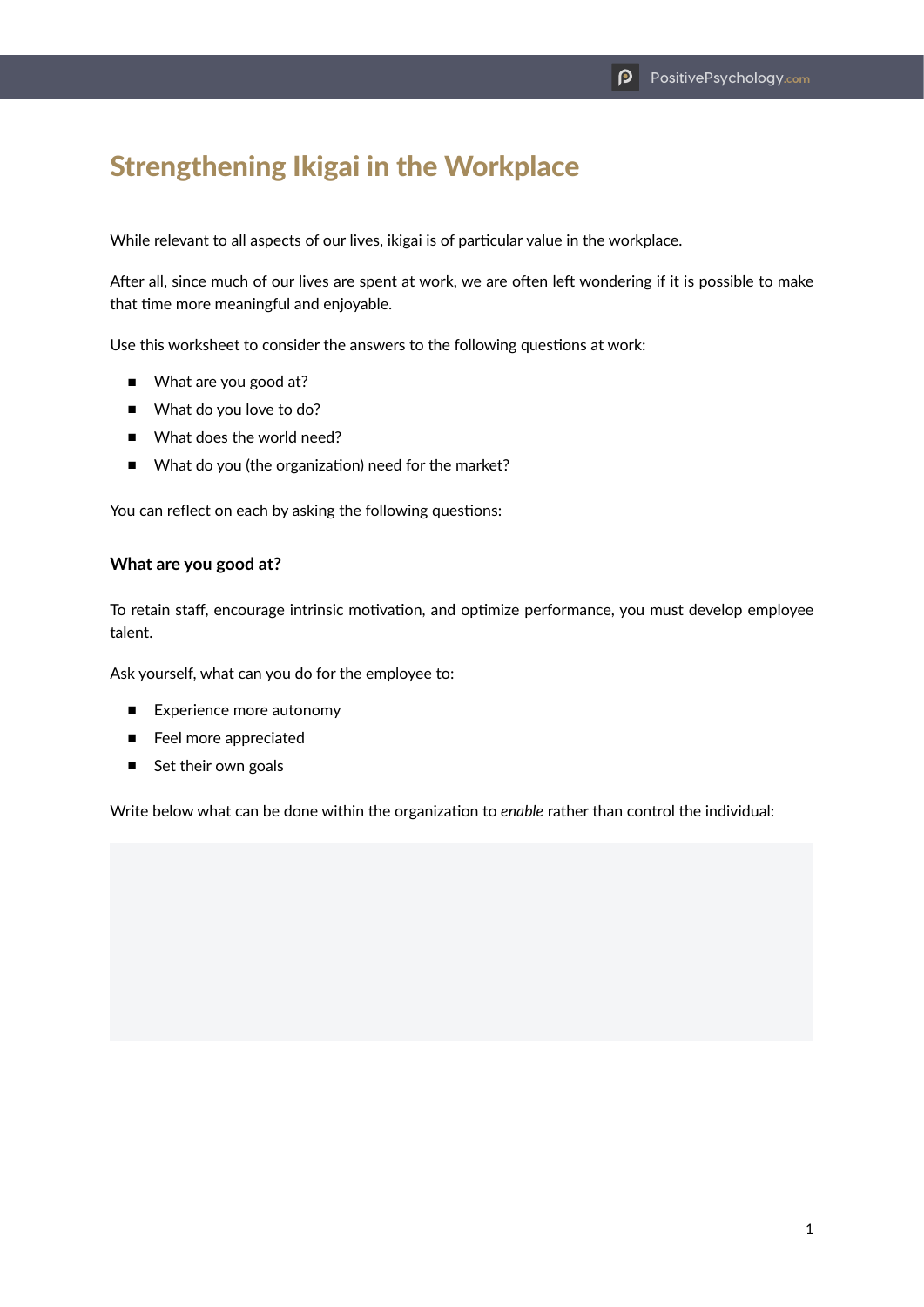## **What do you love to do?**

Passion should either be ignited or nurtured and balanced by meeting the three basic psychological needs that promote intrinsic motivation (Ryan & Deci, 2017):

- Relatedness
- Autonomy
- Competence

Write below what can be done within the organization to nurture passion and encourage employee selfesteem and self-respect.

## **What does the world need?**

According to Frank Brueck, writing in his book *Ikigai: for Leaders and Organizations: The Way to Individual and Collective Purpose and Meaning*, companies can stimulate their employees with feelings of pride in being part of something bigger (Brueck, 2020).

You must build an environment that is positive for the employee and supportive of company goals.

The environment should be:

- Nourishing for the employee
- Create positive value in society
- A sustainable approach

Write below a new perspective that benefits the individual, organization, society, and the environment.

If achievable, the entire organization will move to be more *ikigai.*